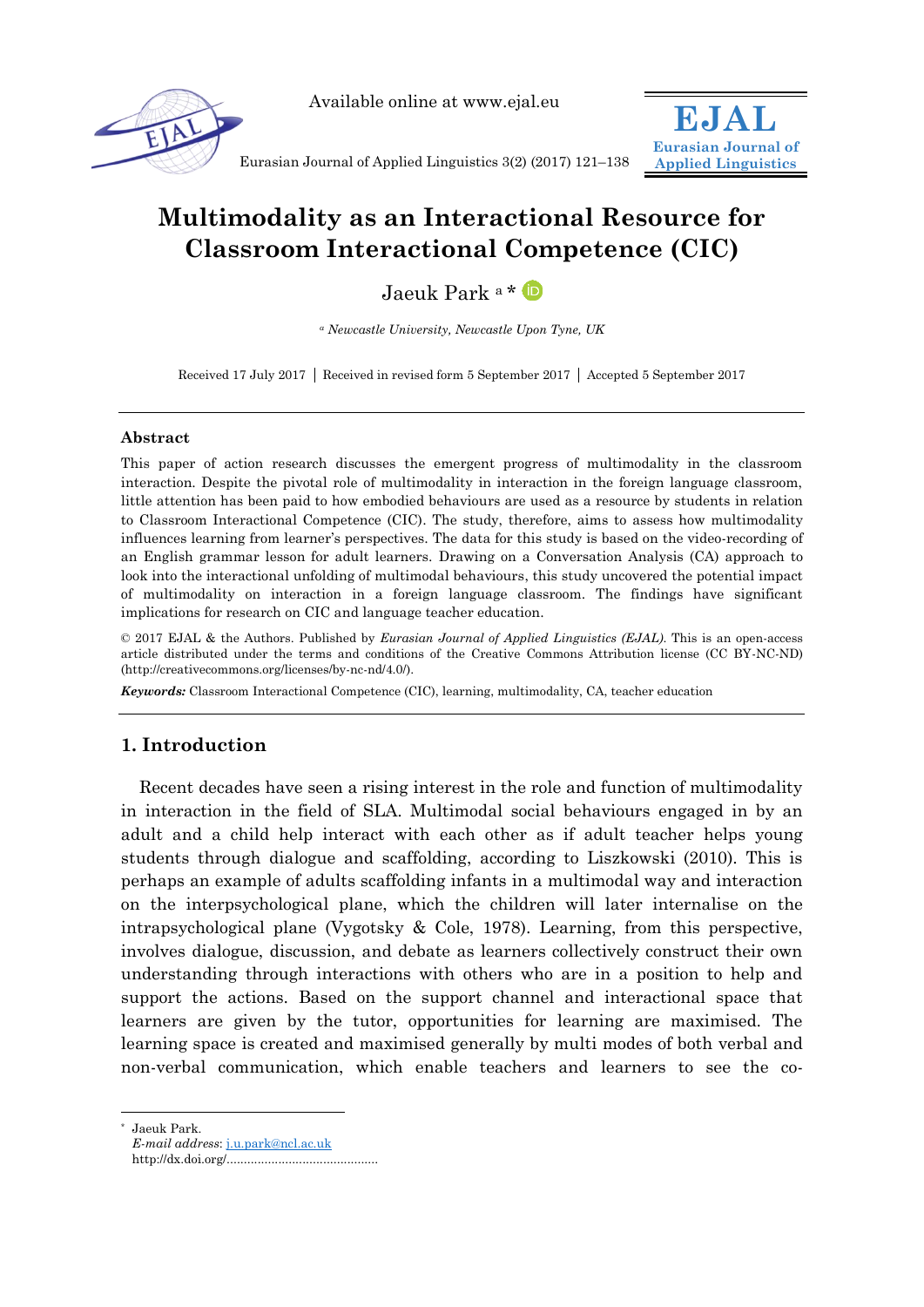construction of meaningful classroom discourse (Walsh, 2006). In this regard, it is important to examine multimodality as a resource for interactional competence concerned with what occurs between interactants and how that communication is managed by analysing classroom discourse under explanation. However, much less empirical work that explores how multimodality influences classroom interaction from learners' point of view has been done.

By understanding learners' embodied behaviours, this action research, therefore, aims to examine how the use of the multimodal resources in the foreign language classroom can construct or obstruct learning-in-interaction and, based on the findings, how teachers' pedagogical practices can be improved. Building on findings put forth by Sert (2015) that multimodal behaviours presented by teachers in L2 classroom 'sine qua non play a key role in meaning-making processes that may be conducive to the successful management of pedagogical activities as well as to creating learning opportunities' (p. 87), this paper contributes to previous literature by taking students' perspectives in Classroom Interactional Competence (CIC). The following research questions guided the study: (a) what multimodal resources do students use to carry out interactional activity in response to a teacher's grammar explanation? and (b) how does their use of multimodality influence learning when interacting with peers and their teacher?

In what follows, I will first review the literature in relation to multimodality and (classroom) interactional competence along with the relevant methodology. Then, I will analyse examples demonstrating cases of multimodal resources being used and their influences on the social action of understanding in the classroom context, and summarise the findings with respect to teacher education.

# **2. Literature Review**

#### *2.1. Multimodality*

Stivers and Sidnell (2005) propose that 'different modalities work together not only to elaborate the semantic content of talk but also to constitute coherent courses of action' (p. 1). In this sense, the notion of multimodality needs to be addressed. The notion can be defined as the coordinated deployment of nonverbal resources such as gesture and body display, as well as verbal and para-verbal channels such as syntax and prosody (ibid). The multimodality helps to 'reinstate partial elements of the reality of discourse, giving each speaker and each conversational episode a specific distinguishable identity, allowing users to explore contextual and co-textual elements of discourse in more depth', according to Knight (2011, p. 205). Her argument shows that both resources are interrelated and have an impact on a speaker's behaviour in relation to the particular linguistic and social context.

As well as in social context, multimodality has been known to play important roles in educational contexts, in particular, in interactions between students and teachers in several ways. To begin with, resources such as gestures, gaze and silence make a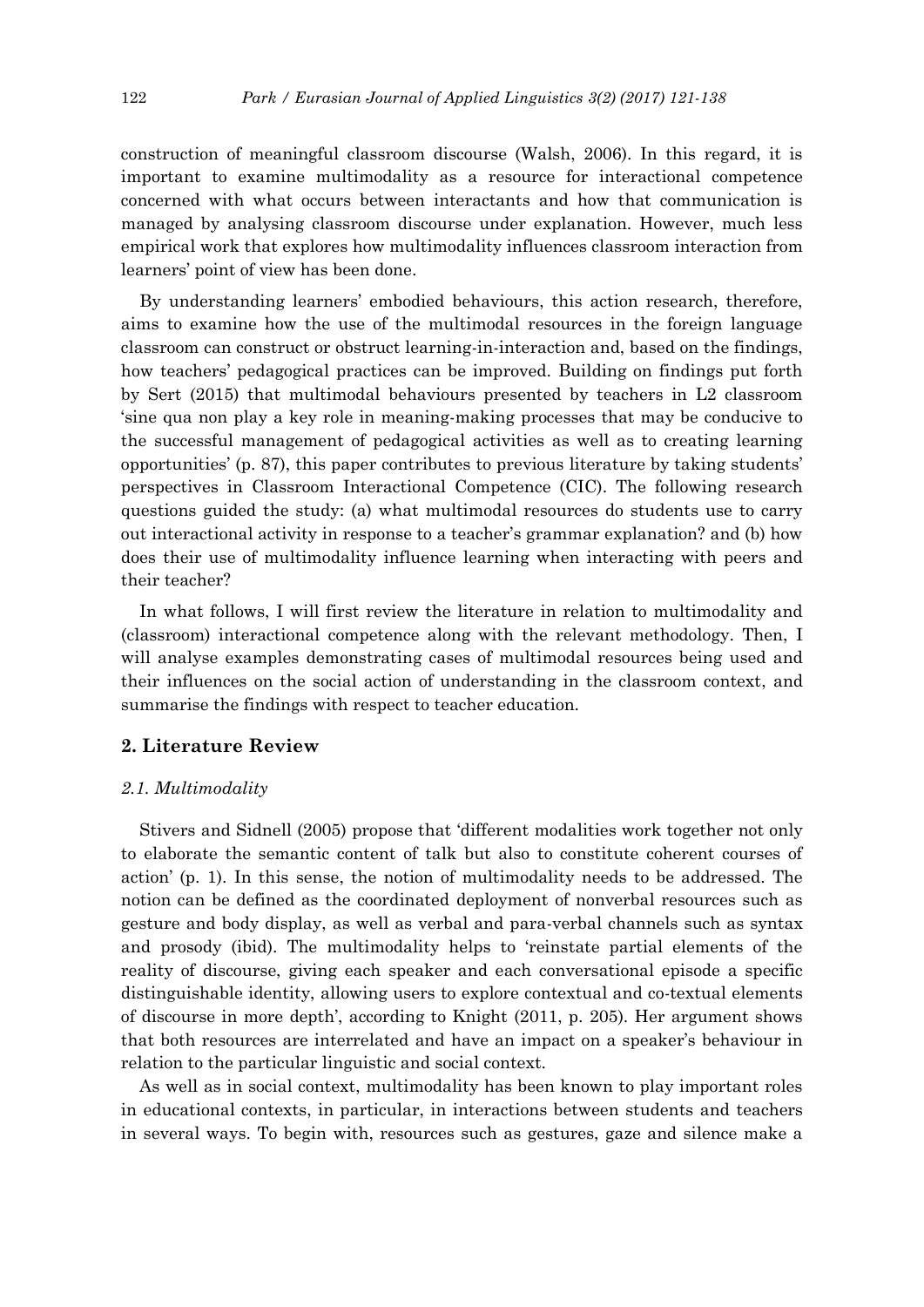big difference in spoken ability and communication. Houser and Frymier (2009) noted the role of those resources in the development of student empowerment and achievement, demonstrating the importance of multimodal channels in student oral development. Gullberg (1998) examined the use of gestures as communication strategies, as opposed to oral communication strategies, showing individual differences in the amount and types of gestures used. This multimodal behaviour is further studied in a different context by Sime (2006), who found that gestures and other nonverbal behaviours play a key role in the language learning process, identifying three types of functions in EFL classroom interaction: cognitive, emotional and organisational. Sert (2011) revealed that gaze and silence serve as a means by which teachers can interpret students' lack of knowledge, offering in-depth analysis on students' epistemic status. Thus, considering the potential impact that nonverbal channels have, it is critical that all instructors should be aware of students' personal outward nonverbal projection, as well as observation of students' nonverbal cues.

Interestingly, multimodality has been paid little attention in relation to CA as the main focus and interest in CA research have been on *vocal conduct* in interaction. That is how participants carry out and organize their social actions through talk-ininteraction. However, early researchers cover not only talk but also gaze (Goodwin, 1979, 1981), gestures (Shegloff, 1984) and bodily movements (Heath, 1986) as part of the components of social interaction. These studies have set the stage for a significant vein of research into embodied interaction, multimodal interaction or multimodality. Mondada (2006, 2007) has recently provided extensive analyses of how multimodal resource can be mobilised by participants to organise their social actions from CA perspective.

A number of studies have taken a conversational analytic investigation into multimodality in the context of second language acquisition. Mortensen (2008, 2009) showed that semiotic aspects through body orientations, pointing and nods play a role in turn-allocation in a foreign language classroom. Eskildsen and Wagner (2013) proposed that 'vocabulary is learned and taught and accompanied by recurring gestures that have emerged from shared interactional spaces' (p. 158). Embodied behaviours function as crucial interactional resources, by which teachers instruct as well as assess students' performance and learners use the embodied resources to display their understanding of the pedagogical activity in the ESL grammar context (Matsumoto & Dobs, 2017). These studies indicate that meaning and functions suggested by participants in a particular context depend as much on nonverbal cues as on verbal ones. These findings situate multimodality as an interactional strategy at the crossroads of interactive concerns in the classroom interactional competence study.

#### *2.2. Classroom Interactional Competence*

Applying the notion of Interactional Competence (IC) to the classroom discourse, Walsh (2011) coined Classroom Interaction Competence (CIC), which is defined as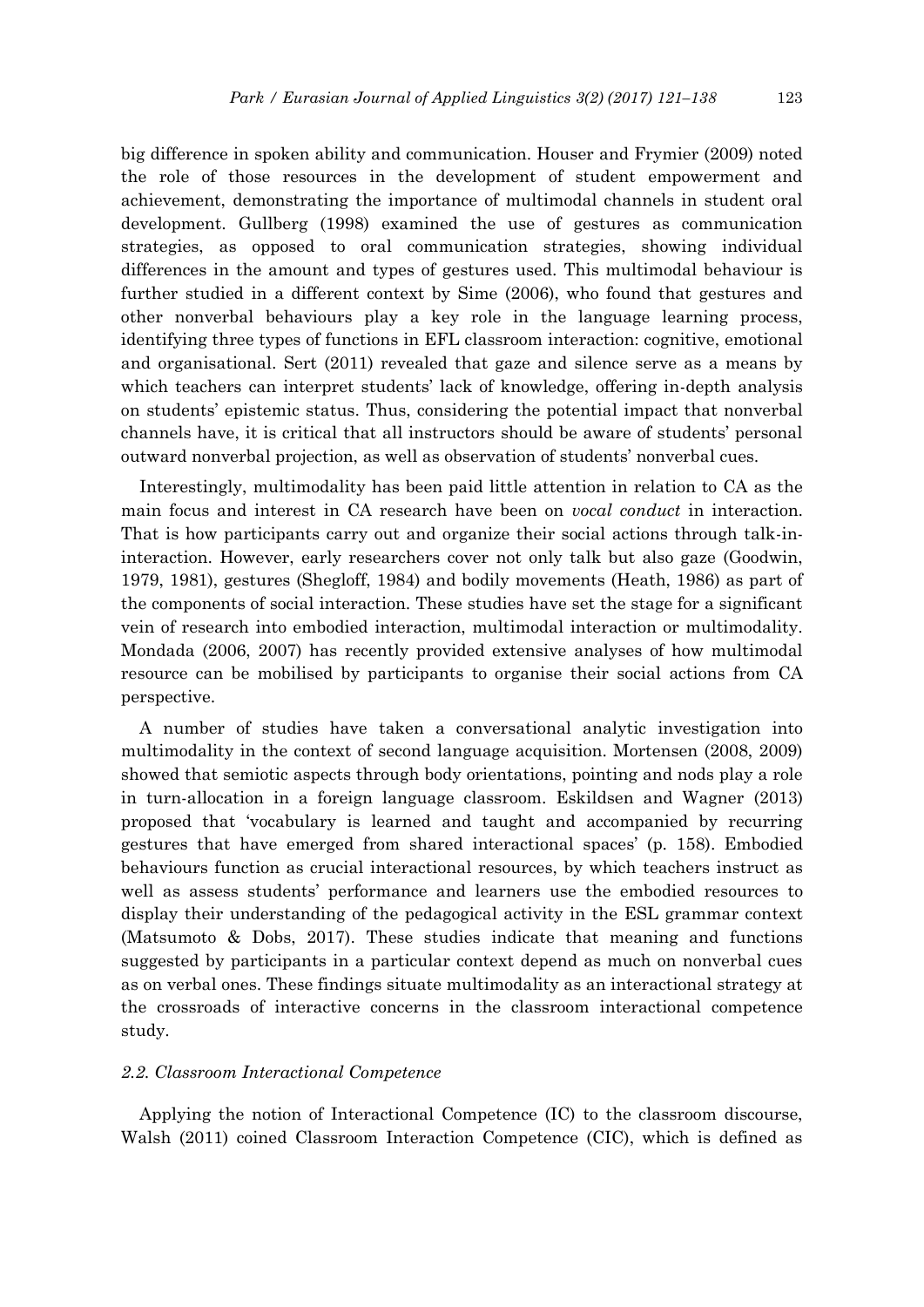'teachers' and learners' ability to use interaction as a tool for mediating and assisting learning' (p. 132). He demonstrated three key features of CIC; (a) the use of pedagogically convergent language, which is appropriate to learners; (b) creating interactional space (i.e. extensive use of pause, a lack of repair, signposting in instructions, extended learner turns and echo); (c) shaping learner contribution (i.e. seeking clarification, scaffolding, modelling or repairing learner input. One of the distinct important interactional resources available is multimodality. Indeed, learners' multimodal cues in response to teachers' explanation are important realtime feedback that influence teachers' subsequent interaction (Suinn, 2006), and allow teachers to alter their course of action if necessary (Davis, 2009). Webb et al. (1997) states that observing student's multimodality enables the insightful teacher to decide whether it is necessary to 'check for students' comprehension, provide more or a different kind of instruction, or assign more practice' (p. 89). Thus, multimodality can be used to see how learners show their understanding and how they shape their contribution to the classroom interaction. The way it is used in the classroom among peers, and between a teacher and a learner encourages us to reflect on the meaning of learning.

Following Walsh's development, CIC have been studied widely from different perspectives in different settings (Can Daşkın, 2015; Escobar Urmeneta, 2013; Escobar Urmeneta & Evnitskaya, 2014; Sert, 2011; Sert, 2015). Escobar Urmeneta (2013) aimed to improve teachers' professional development in a Spanish context, using multimodal CA and content analysis. She showed how a novice teacher make progress in CIC when dealing with challenges in a content and language integrated learning (CLIL) education programme through useful tools of collaborative teaching and shared reflection. Spurred on by this research, Escobar Urmeneta and Evnitskaya (2014) conducted a study in the same context, demonstrating that multimodal resources can be employed to develop teachers' CIC. Their findings showed that teachers' efficient deployment of multimodal resources constructs learner-initiated turns, thereby helping students to shape the contribution. This study contributed to the characterisation of CIC components. Elaborating on the feature of CIC, Can Daşkın (2015) examined the interactional pattern for shaping learner contributions in an EFL context. The author showed various interactional patterns in sequential organisation in classroom contexts, contributing to building up two more features of CIC: translation to L1/L2 and the use of board. Very recently, drawing on a construct of CIC, Matsumoto and Dobs (2017) have given strong support to the dialogic and pedagogical role of multimodality as a resource for establishing intersubjectivity between teachers and students in ELF contexts.

Yet, very often, the main focus has been from teachers' perspectives, and researchers have paid insufficient attention to non-verbal phenomena in a foreign language learning classroom. Sert (2011, 2015), in particular, revealed that multimodal resources of interaction play a prominent role in understanding pedagogical practices and that multimodality are employed for teachers and learners to display CIC. Nevertheless, little research has delved in any depth in to how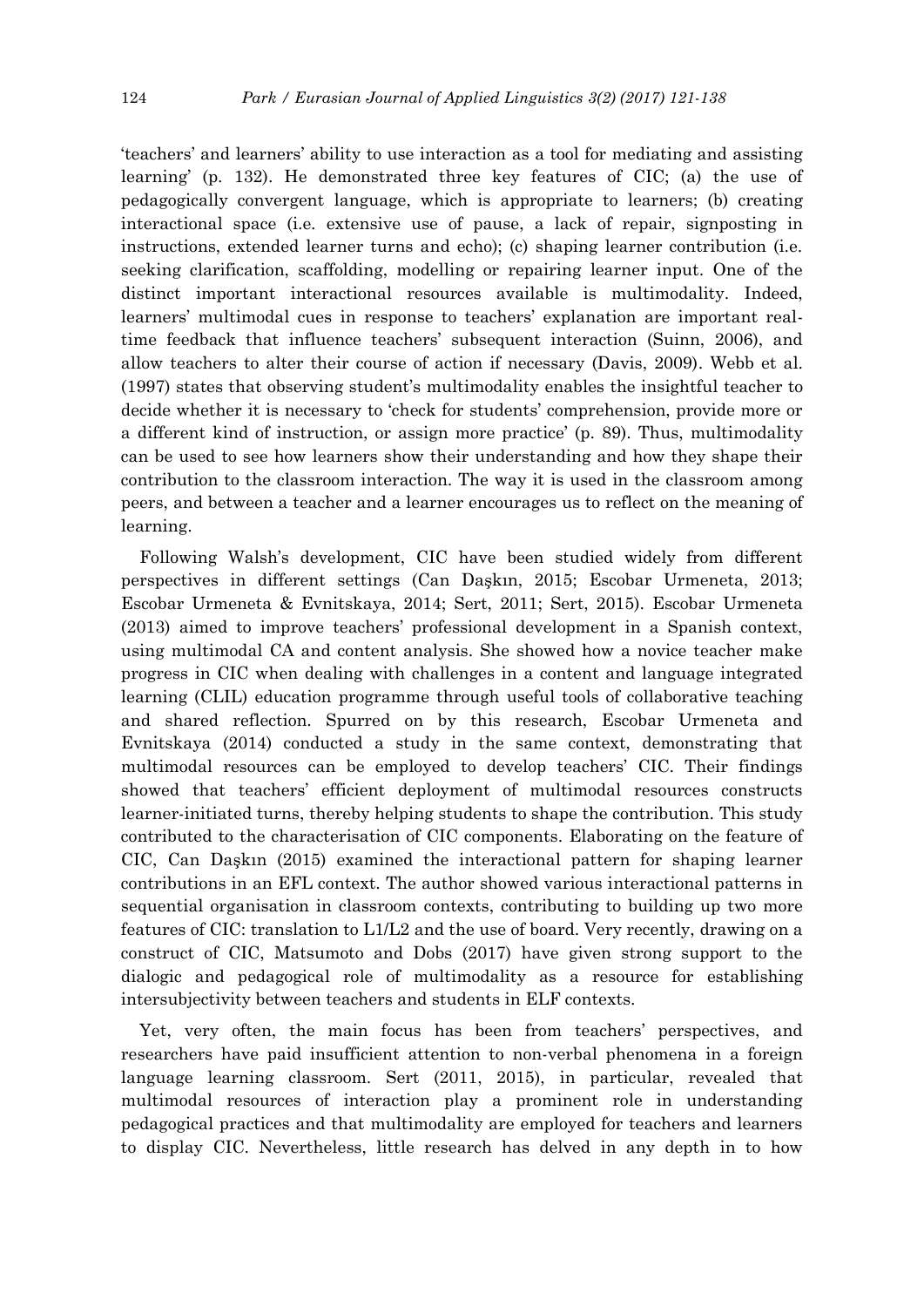multimodality is employed as a resource by learners that contributes to CIC in the classroom interaction. The current study, therefore, seeks to contribute to such work done on multimodality and learning opportunities by evaluating and assessing the impact of multimodality as interactional resources on learning and suggesting how we, as instructors, make changes to our teaching practices in the classroom.

# **3. Method**

The data for this study is based on one of the International House Teacher Training DVDs, the video-recording of lessons taught in English by International House London teachers for adult learners in a pre-intermediate multilingual class. A grammar lesson was chosen, in which an instructor and six students were recorded. Transcriptions were ready made available at Newcastle University, but the researcher had to observe the episodes in points for precise transcription.

What was chosen for investigation in this grammar lesson was question-answer activity between a teacher and students or peers themselves. To be specific, it was the lesson that helped students revise various prepositions of place which had already been exposed to them earlier in the course. To minimise methodological flaws and maximise the chance of examining specific aspects of multimodal behaviours in classroom interaction, the data was taken from two cameras, in two different corners of the classroom which recorded the teacher-students and student-student interactions. Each section, in which the learner's use of multimodality was especially evident, was marked and transcribed by the researcher using the Jeffersonian transcription convention developed for researchers in conversation analysis. The transcription conventions allow for a precise notation of prosodic features and voice quality. In the extracts shown below, nonverbal cues and their alignment with verbal resources are transcribed in separate lines and by using a different font to show the evidence in the data. The transcription conventions for the analysis are listed in the appendix.

The present study draws upon a CA approach to look into the mechanism of connected discourse. It is an analytical method that offers insight into how people organise their conduct to achieve their daily affairs that occur naturally during talkin-interaction. Ten Have (2007) insists that CA allows researchers to investigate the data with special attention given to the details of interaction represented by a detailed transcript. Furthermore, CA offers valuable understanding on the fine details of learner interaction and on how they use their language resources to socialise within the small group discussions to show 'understanding and knowing' (Koole & Elbers, 2014). The work will benefit from the CA's emic perspective, a feature that Markee and Kasper (2004) define as an empirically observed conversational conduct rather than a state of mind obtained by an interview. However, the overall aim of this study is to reveal nonverbal multimodal cues that learners use as an interactional resource to perform the specific interactive activity. Both verbal and non-verbal communication channels can 'work together not only to elaborate the semantic content of talk but also to constitute coherent courses of action' (Stivers & Sidnell, 2005, p. 1). The CA concept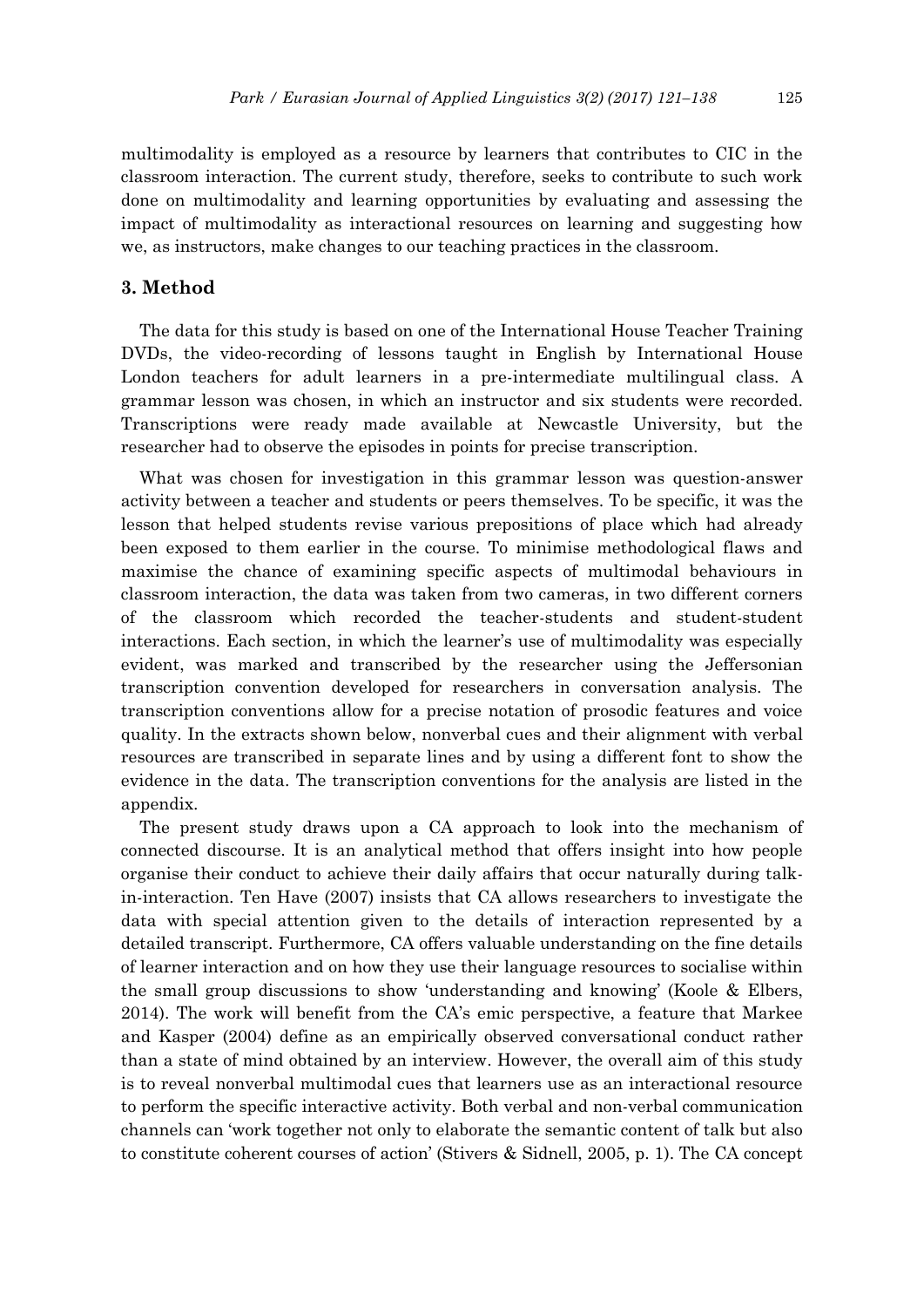needs to be broadened to cover verbal resources as well as participants' visual displays to analyse multimodal interaction (Stukenbrock, 2009a, cited by Kupetz, 2011). CA is also 'well equipped to study' multimodal language learning behaviours (Sert, 2015, p. 106). Likewise, linguistic resources as well as nonverbal channels were analysed in order to account for the full cluster of resources that can be involved in social activities in the classroom.

# **4. Results**

# *4.1. Spatial configuration for meaning making*

Extract 1 given below is a typical example of the interactional resource learners use in a question-answer activity of learning in the classroom: the teacher encourages a student to come up to the front to match a word and a photo. It is obvious that a learner integrates verbal and nonverbal channels of gestures and space for meaning making, which in turn results in a teacher's evaluation, impacting the flow and coherence of the discussion between L1 and a teacher.

# Extract 1



Lines 1 to 17

Figure 1 Figure 2 Figure 3

| $\mathbf{1}$   | T                                                                                                                                                                                                                              | lovely okay. good. Err some more? Mm.                        |
|----------------|--------------------------------------------------------------------------------------------------------------------------------------------------------------------------------------------------------------------------------|--------------------------------------------------------------|
| 2              |                                                                                                                                                                                                                                | $(2.0)$ Uka.                                                 |
| 3              | L1 and the set of the set of the set of the set of the set of the set of the set of the set of the set of the set of the set of the set of the set of the set of the set of the set of the set of the set of the set of the se | (10.0)                                                       |
| $\overline{4}$ |                                                                                                                                                                                                                                | $inside \uparrow =$                                          |
|                |                                                                                                                                                                                                                                | ((using her finger to answer the question))                  |
|                |                                                                                                                                                                                                                                | $(Fiq. 1&2) \leftarrow$                                      |
| 5              | T                                                                                                                                                                                                                              | $=$ where's the cat?                                         |
|                |                                                                                                                                                                                                                                | ((having his hands around his lips to indicate he is looking |
|                |                                                                                                                                                                                                                                | forward to her answer))                                      |
| 6              |                                                                                                                                                                                                                                | $L1$ inside $(2.0)$ the box.                                 |

((*backing away from the board and looking at her teacher with*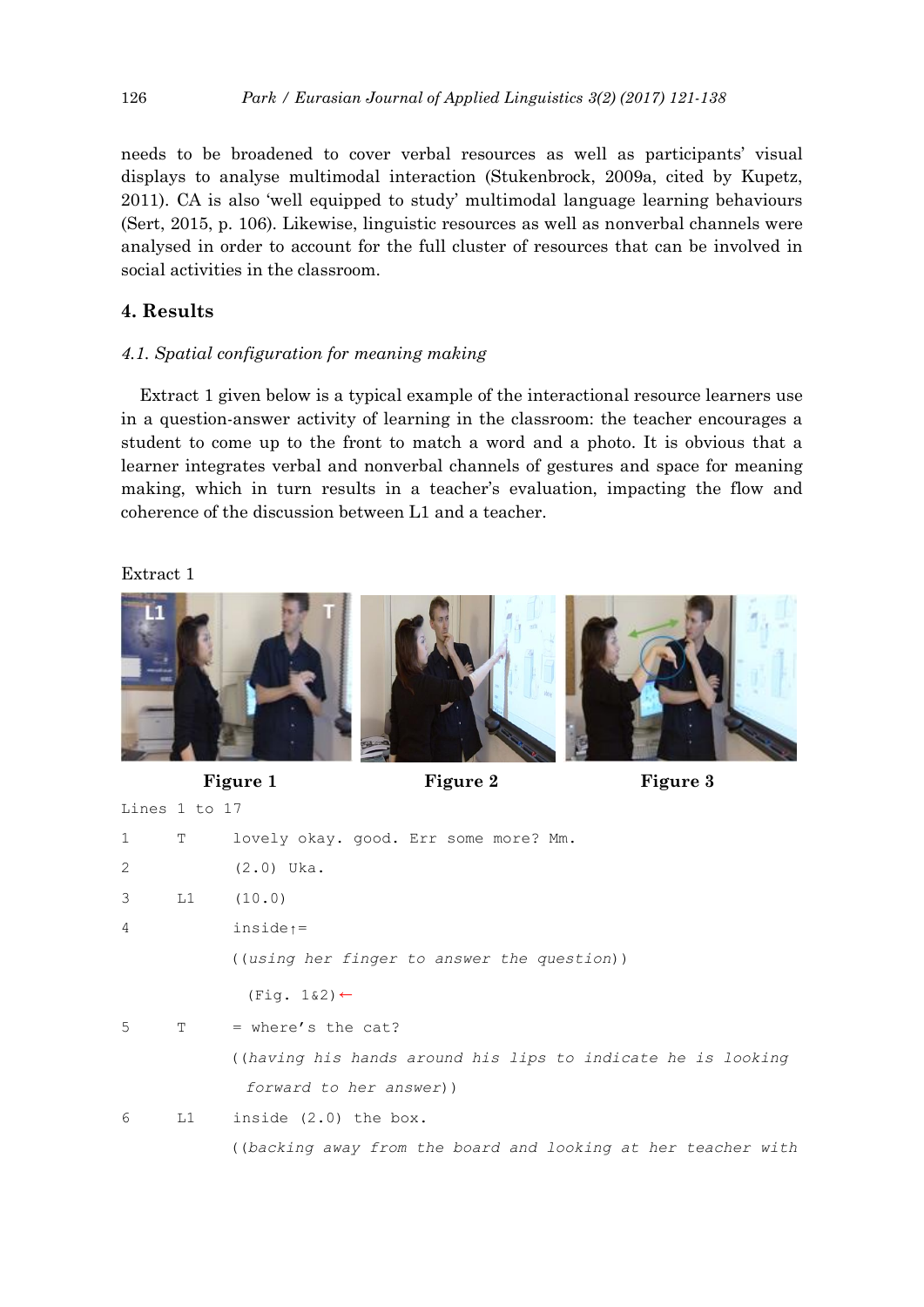|    |              | gaze with her finger orienting to the                          |
|----|--------------|----------------------------------------------------------------|
|    |              | $bottom)$ (Fig. 3) $\leftarrow$                                |
|    | $\mathbb{T}$ | qood. (2.3)                                                    |
|    |              | $((T points to another picture to give her another question))$ |
| 8  | L1           | $outside=$                                                     |
| 9  | Т            | $=$ hmhm thank you Uka thank you. So everybody inside the box. |
| 10 | LL           | inside the box.                                                |

On the teacher's question, L1 uses the word 'inside' (line 4) with rising tone at the end, sounding like she is seeking confirmation from the teacher. However, the teacher asks her to be more precise by asking a specific question and by placing his hand around his lips suggesting he wants a clearer answer (line 5). Being aware of the need to elaborate on her answer to complete her task, she adds more syntactic words to specify her explanation in line 6. Interestingly, she relies not just on words but also on her body. She is reconfiguring the spatial arrangement (Figure 3) (Mondada, 2009, 2011) by backing away from the board and by making large arm movements to give him a more elaborated answer. This way, she creates a new, larger 'interactional space' (Walsh, 2011) which enables her to 'perform' her learning activity. Within this new interaction space, she signals her meaning by her nonverbally voluminous hand gesture and verbal description. Her confirmation checking is immediately followed by the teacher's content feedback and another question, in line 7, to double check whether or not the student got the meaning right. On her correct answer, a teacher assesses her performance by thanking and calling L1 in line 9. Her well-performed activity allows a teacher to contribute to other students' confirmation checking of the grammar by invoking a public repetition in lines 9-10.

Extract 1 shows what and how the learner depends on to reformulate her learning activity. In recognition of ambiguity, she displayed multimodal behaviours to convey the meaning by counting not only on semantic and syntactic, but on spatial resources, by which she clarifies the social activity of learning, thereby constructing a teacher' comprehension. The combination of verbal and spatial resources by a learner plays a significant role in reaching intersubjectivity (i.e. shared understanding) and alignment between participants, as well as other students. Furthermore, her use of classroom artefact of the whiteboard as a multimodal resource (Hennessy, 2011) was meaningful as it helped clarify the contribution and make public her pedagogical performance to colleagues, showing her interactional competence in the classroom. Thus, it can be claimed that it is the deployment of multimodality which enabled her to hold the floor and elucidate the meaning at a particular point in the interaction of the activity, displaying her CIC.

#### *4.2. Deictic gestures for turn-taking*

Other nonverbal signals that students may use to embody their interactional resource are gaze and head movement. Extract 2, given below, is where the teacher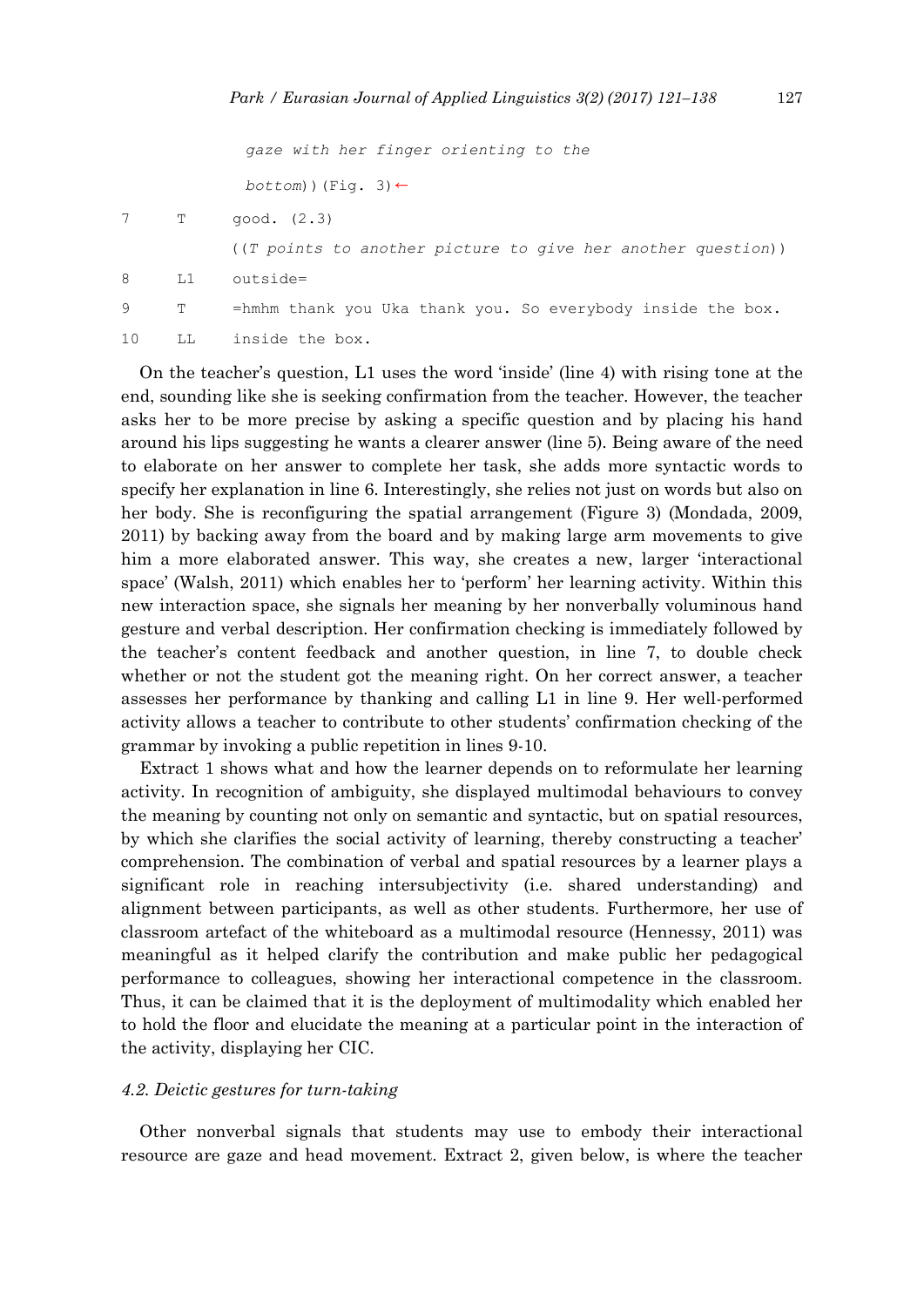encourages students to do pair work. In particular, following the teacher's explanation, they are asked to give each other questions where they should practice prepositions. It is clear that a learner draws on diverse body movements for turn management, which influences the flow of the interaction between learners.

| Extract 2     |    |                                                               |
|---------------|----|---------------------------------------------------------------|
| Lines 1 to 21 |    |                                                               |
| 1             | Т  | lovely okay, in two? Take it in turns. Dilmo asks Kuntay a    |
|               |    | question.                                                     |
| 2             |    | and then Kuntay asks Dilmo a question.                        |
|               |    | ((T makes backward and forward hand gesture))                 |
| 3             |    | five questions each, in total how many questions?             |
| 4             | L1 | ten?                                                          |
| 5             | т  | yeah ten questions. (1.0) Okay together.                      |
|               |    | ((getting his two hands gradually close to indicate to start) |
|               |    | pair work))                                                   |
| 6             | L1 | [where is $(qazinq at L2)$ ) (Fig. 4) $\leftarrow$            |

7 L2 [where is the] ((*gazing at the whiteboard*)) (Fig. 4) ←



#### **Figure 4 Figure 5 Figure 6**

| 8  | L1 | [hahaha]                                                            |
|----|----|---------------------------------------------------------------------|
|    |    | ((looking at L2 with tilted head and smile)) (Fig. 5) $\leftarrow$  |
| 9  | L2 | [hahaha]                                                            |
|    |    | $((qazing at L2 to choose the next speaker))$ (Fig. 5) $\leftarrow$ |
|    |    | (2.0)                                                               |
| 10 | L1 | ((smiling widely to avoid the atmosphere, and giving L2 hand        |
|    |    | qesture to indicate L1 wants L2 to start)) (Fig. 6) $\leftarrow$    |
| 11 | L2 | where is the cat number five in the picture picture?                |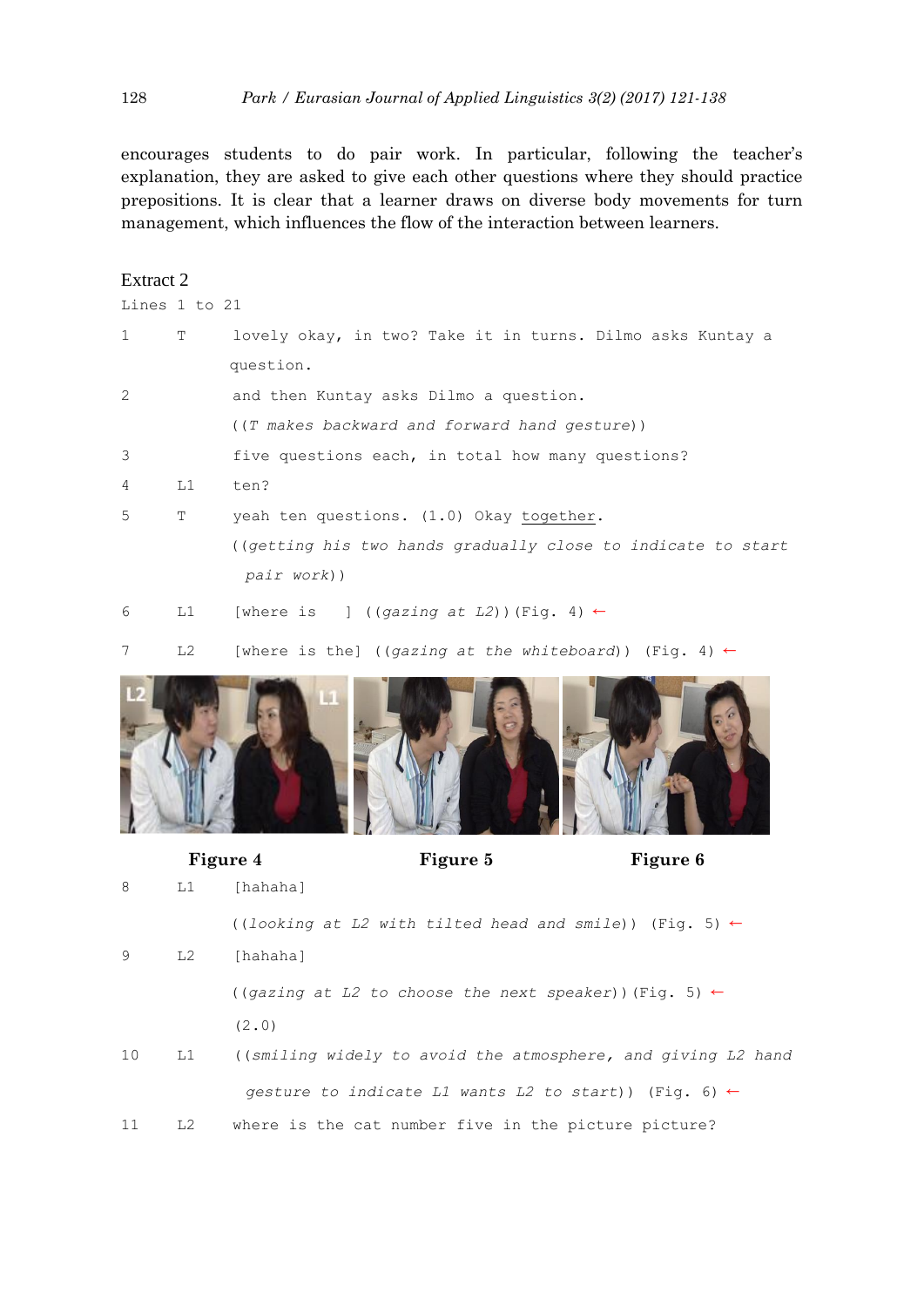((*gazing at a board and then turning his eyes to her*)) (Fig.

- 12 L1 that cat is behind the box
- 13 L2 aha hmm (Fig. 8)  $\leftarrow$

7)

((*they share mutual gaze and nod their heads in agreement*))

14 L1 (2.0) yes? ((*she gets her right hand inward to the chest to point to* 

*herself to take turn*))(Fig. 9) ←

15 next, where is the cat number?

<sup>16</sup> L2 (2.0) eight?



Figure 7 Figure 8 Figure 9

```
17 number eight?
18 L1 (.)((placing the tip of her ball point pen at the bottom of 
             her jaw to show she is waiting for L2 to answer))(Fig. 10)←
19 L2 (5.5) err above the(.)box.
20 L1 hmm.((showing a big head nod up and down to demonstrate it 
            was a right answer)) (Fig. 11) ←
21 L2 (1.5)((looking satisfied to see her agreeing with his 
            answer))(Fig. 12) ←
```


Figure 10 Figure 11 Figure 12

Following the teacher's instruction for the task (lines 1 to 5), two learners attempt to allocate turns to each other. Since there is no explicit turn allocation, they try to yield a turn by asking a question at the same time (lines 6 to 7). Recognizing overlap,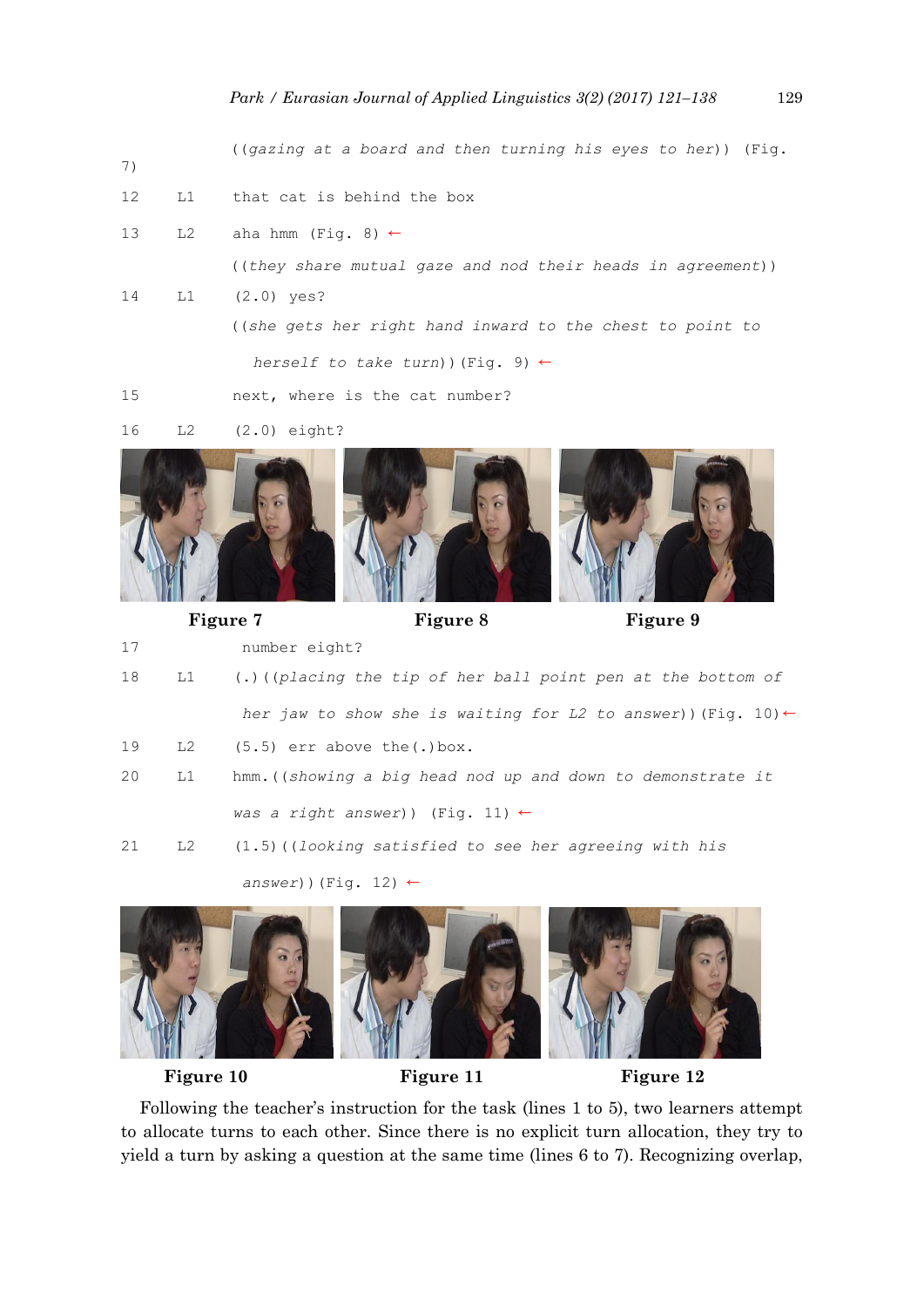L1 seems to lead the moment as she smiles and laughs in lines 8 to 9 (Fig. 5) to avoid the awkward atmosphere and then finally gives her way to L2 (him) by showing hand gesture in line 10 (Fig. 6) to indicate that she wants him to begin to take turn. Realising the turn offered by her, he carries out the pedagogical activity both by asking her a question and by drawing on embodied behaviours in line 11 (Fig. 7). He looks at the whiteboard and then turns his eyes to her to indicate he is waiting for her answer, during which she is aware of her turn and answers the question (line 12). L2 gives her acknowledgement tokens 'aha hmm', while the duo share mutual gaze and nod their heads in agreement with the answer in line 13 (Keevallik, 2014). This is the moment where turn transition occurs and the next speaker should be selected. The next pause of 2.0 seconds shows that there is no obvious signal for the next turn following her answer, which allowed none of them to establish who should take the next one (Fig. 8). It is then that she mobilises not only linguistics resources of 'yes' but also deictic gestures of getting her right hand inward (Fig. 9) to the chest to point to herself in line 14 to ask if it is ok for her to take turn (Mondada, 2007). That is, she finds herself in the same situation as in line 10, and takes action to solicit her turn (Iwasaki, 2015) by way of multimodality. Furthermore, overlaps in lines 6 to 9 demonstrate the interaction carries on smoothly. According to McCarthy (2003), the overlap is indicative of good 'listenership', showing that the channels are open and that the communication is working well. Overlaps give two learners important clues that speakers are being understood (Walsh, 2011).

Up until the turn is completed (lines 15 to 20), she keeps mobilising every necessary means such as head, facial looks, hand and a classroom artefact to show her meaning. To L1's confirmation check, she gets the tip of her ball point pen at the bottom of her jaw attached (Fig. 10) to show she is still waiting for him to answer the question. It leads him to a long pause (5.5 secs.) where he tries to come up with the answer in line 18. To his answer in line 20, while producing agreement marker of 'hmm', she simultaneously moves her head dynamically up and down (Fig. 11) to admit it sounds right, during which he looks satisfied to know it was a right answer to the question (Fig. 12) in line 21. Thus, learners were seen to draw on two modes of linguistic and non-linguistic channels to show what both parties mean and to signal understanding, thereby co-constructing meanings in the interaction at the given time. Therefore, multimodal channels can be said to play a crucial role as an interactional resource in the classroom interaction. Drawing on Extract 2, some initial observations can be made with regards to interactional resource and classroom interactional competence.

Extract 2 demonstrates that when learners are required to do activity in pairs following the teachers' grammar explanation, they tend to use both verbal and nonverbal channels to interact with each other. She explicitly uses her hand gestures, interpersonal gaze, nods and an artefact, all of which were followed by his question for her and his answer to her question along with yet another nonverbal channels. Drawing on these strategies, she knows how to manage her own turn-taking. Nonverbal channels synchronized with speech were also found to become a useful interactional resource for learners to not only demonstrate current understanding but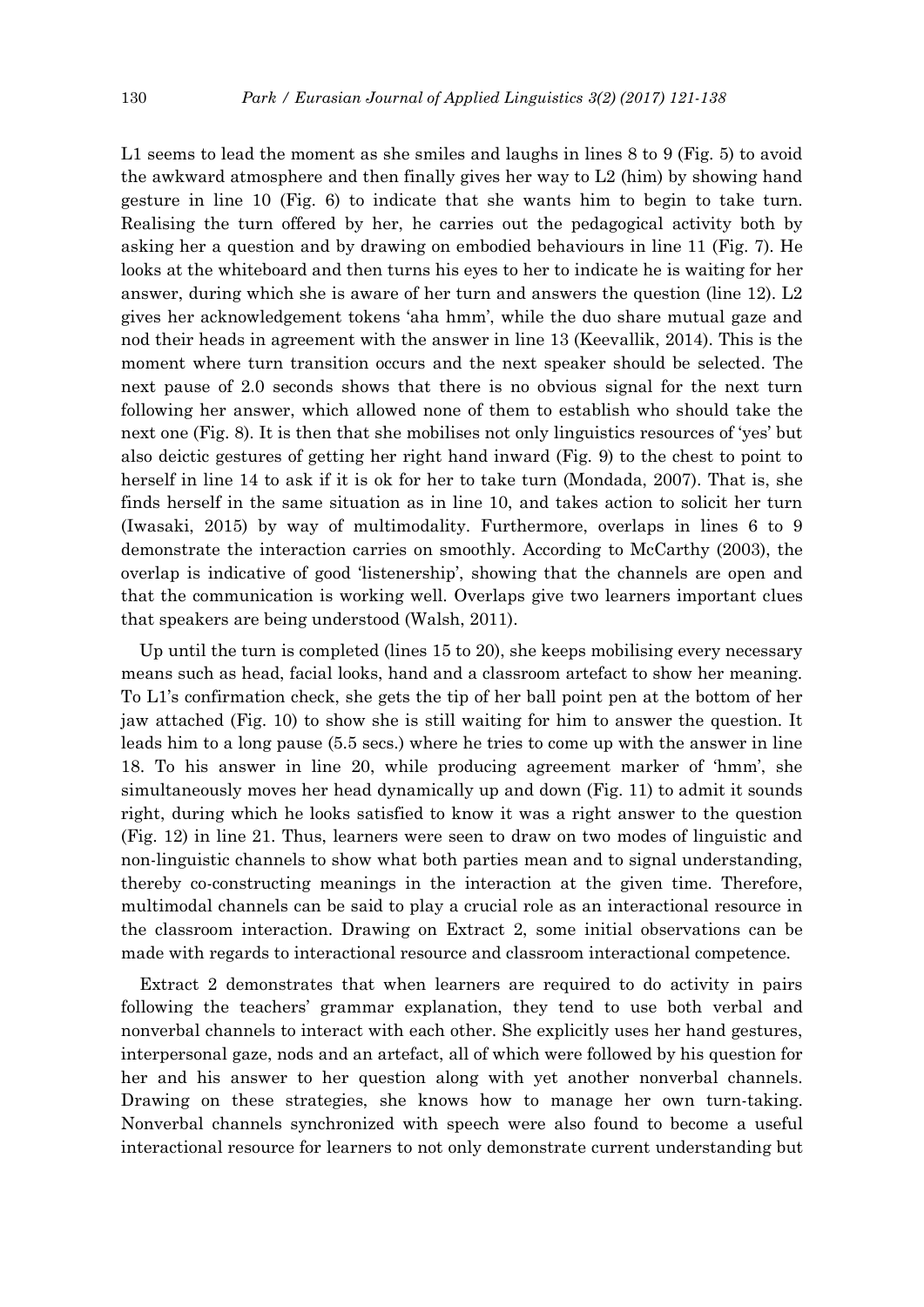keep the classroom discourse. Thus, the coordination of multimodality makes their turns coherent and meaningful, displaying learners' CIC.

### *4.3. Resource to facilitate or block Interactional Space*

The next extract clearly shows that a learner uses multimodality as a turnrequesting device, and also indicates how multimodality influences learning by identifying two episodes, one where learner's multimodal behaviour create learning opportunities, and the other where the mistake of teacher's inaction for learner's appeal to shape the contribution hinders learning. The teacher nominates a student to guess on what is shown on the board.

# Extract 3

| Lines 1 to 24 |    |                                                               |
|---------------|----|---------------------------------------------------------------|
| 1             | Т  | okay well done well done everybody.                           |
| 2             |    | (6.5)                                                         |
| 3             |    | now this picture (2.2) you know. yeah? Where where is this    |
|               |    | picture? any any ideas?                                       |
| 4             | LL | kitchen.                                                      |
| 5             | T  | a KITCHEN. Well done well done oh well done. how do you know? |
|               |    | Klebe?                                                        |
| 6             |    | how do you know it's a kitchen?                               |
| 7             |    | (2.5) What can you see?                                       |
| 8             | LЗ | it is a sink ay err                                           |
| 9             | T  | a sink?                                                       |
| 10            | LL | no no.                                                        |
| 11            | L3 | $(2.0)$ mm mm ((mumbling to speak a word))                    |
| 12            | T  | what's this?                                                  |
|               |    |                                                               |



Figure 13 Figure 14 Figure 15

13 L3 (2.5) ((*banging head with his left hand*)) (Fig. 13) ← 14 T (3.0)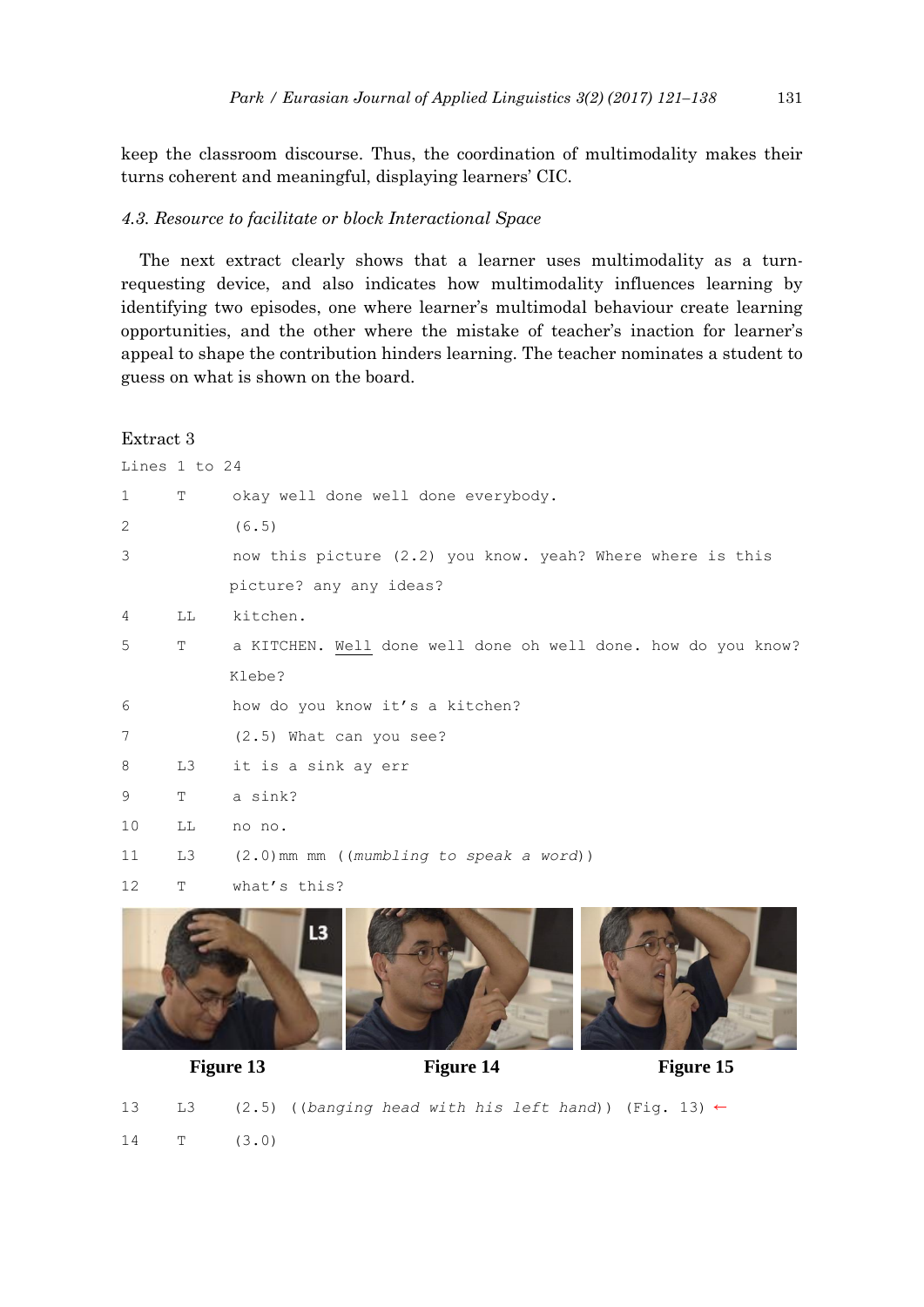| 132 |                | Park / Eurasian Journal of Applied Linguistics 3(2) (2017) 121-138 |
|-----|----------------|--------------------------------------------------------------------|
| 15  | LL             | cupboard.                                                          |
| 16  | Т              | $cupboard. =$                                                      |
| 17  | L3             | =cupboard. ((still placing his left hand on his head and using     |
|     |                | right hand to confirm his answer)) (Fig. 14 & 15) $\leftarrow$     |
| 18  | Т              | cupboard? drawers drawers.                                         |
| 19  | LL             | drawers.                                                           |
| 20  | Т              | remember? (.) [drawers] good.                                      |
| 21  | L <sub>3</sub> | [but::: ]                                                          |
| 22  |                | $(4.0)$ ((keeping his ongoing finger at mid air and mouth          |
|     |                |                                                                    |

 *slightly open and gaze indicates he looks*)) (Fig. 16) ←



# Figure 16 **Figure 17** Figure 18

| 23 | L4           | saucepans.                                                    |
|----|--------------|---------------------------------------------------------------|
| 24 | $\mathbb{T}$ | saucepans okay let's have a look.                             |
|    |              | $(4.0)$ ((a teacher controls the whiteboard))                 |
| 25 |              | L3 (3.0) ((looking disappointed)) (Fig. 17 & 18) $\leftarrow$ |

When publicly nominated to answer the question (lines 1 to 12), L3 mumbles (line 11) to come up with a word banging his head with left hand (Figure 13). This suggests that he is trying to think of the right answer (line 13) while keeping his left hand on his head to think of the correct answer. Keeping his left hand on his head indicates that he is requesting his continuous turn. This subsequently prevents the teacher interrupting L3, allowing him to extend his turn for 3 more seconds (line 14). This provides L3 with an opportunity to contribute to the interaction, during which interestingly, other students help L3's reply to a teacher's question in line 15 by collectively suggesting a possible answer. It demonstrates that other learners take his bodily movements as a public sign for help. Then, L3 repeats after their answer in line 17 (Figure 14). In other words, embodied cues serve as a mediator to cause other students to collaboratively interact, which in turn, results in another space where a teacher can correct their answer in lines 18 to 20. In the process of this pedagogic activity, multimodality is shown to facilitate an interactional space where perceived teacher offers student-in-interaction opportunities to contribute, and other students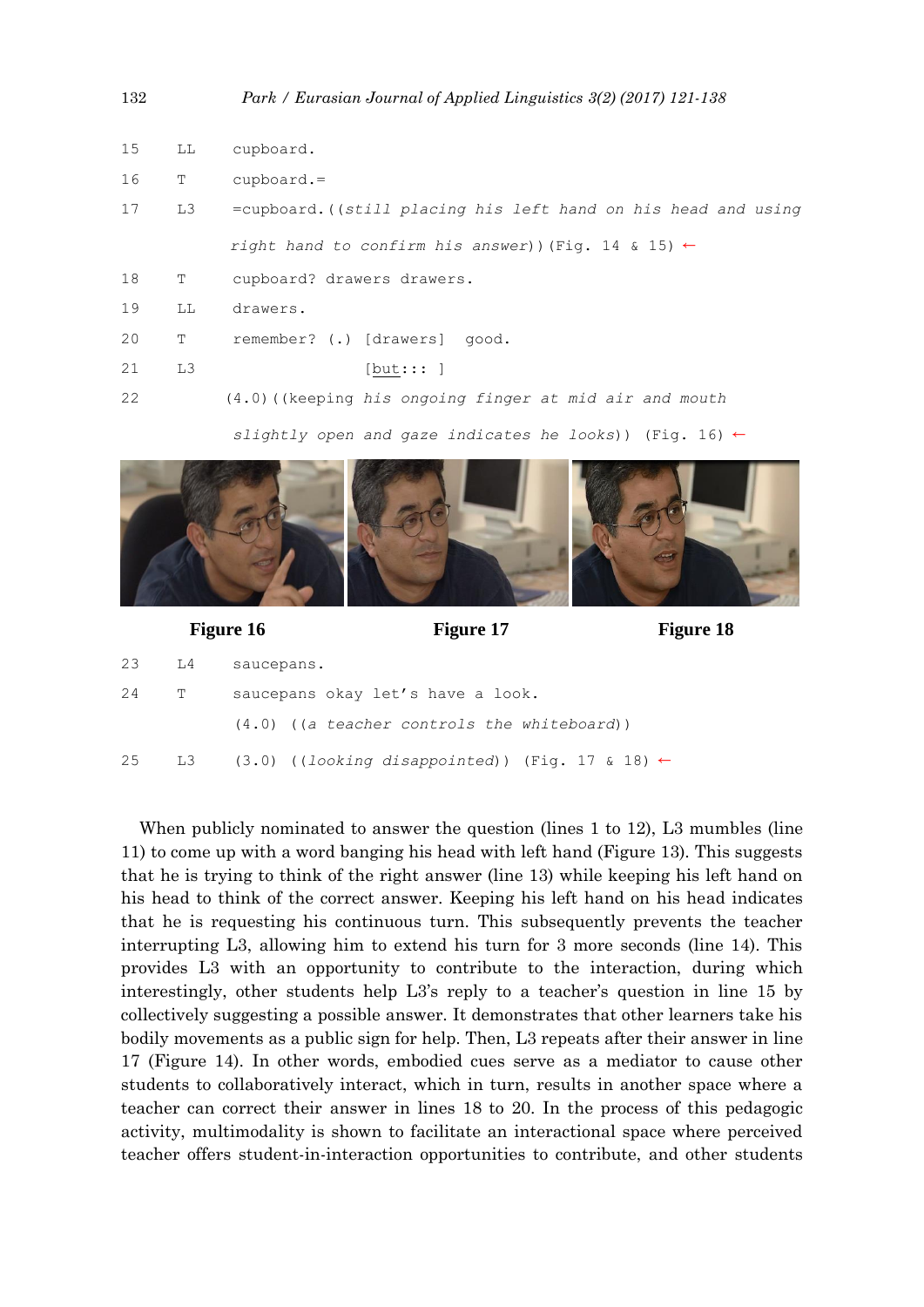can be involved. The interplay of speech and body is found to play a crucial role in the interaction, enhancing mutual understanding. The embodied 'catchment' by all participants are evidences of interactional alignments (Matsumoto and Dobs, 2017, p. 29) .

However, there is a need to note that in lines 21 to 25, a teacher blocks a space for learning. L3 conveys explicit meaning that he wants to take his turn to give it his own idea by verbally saying *but* in line 21. He even attempts to speak by using his direct gaze and pointing gesture as in Figure 16 in line 22. Considering his ongoing fingerpointing and gaze, he looks like he noticeably wants a teacher to yield him another chance to speak, and he even half stands up and sits down on a chair to grab the teacher's attention but the teacher does not perceive in a video-clip. Eventually, L3 is left untouched and a teacher just chooses to move on to the topic-in-discussion (line 23) with completing the interaction with L3, during which another student comes up with another item in lines 23 to 24. His earnest desire to be engage in the pedagogical performance stays unnoticed. It is for this reason that he looks very disappointed (Figure 17) in line 25. Thus, his gaze and ongoing finger-pointing demonstrates a learner's appeal to the next speakership. We never know what he is trying to say, but it is clear that he could've contributed to the interaction if a teacher noticed his nonverbal cues and handed over a turn to him. Unfortunately, it does not happen here and the teacher chose just to listen to other answer, shutting down an interactional space for L3's learning. It ends up taking away L3's opportunity to shape the contribution, hindering his learning.

Extract 3 also displays large hand movements and eye gaze as resources for a learner to interact with the teacher and peers. L3 employed multimodality to hold the floor at a particular point in the interaction. He helped a teacher to ask the question again by showing explicit embodied cues in line with his speech. It is significant to note how his colleagues reacted when he willingly responded to the teacher's questions but with no proper answer. When he looked downwards with his hand on head, other students recognized his explicit uncertainty. The uptake by his friends revealed that they take his non-vocal projection as 'in need of help', which is why they took the floor and added a further response. This is highly compelling evidence that shows how nonverbal codes create 'space for learning' (Walsh, 2011) among learners. Furthermore, it demonstrates that inaction for learners' appeal prevented learners from learning opportunity.

### **5. Discussion**

It has been shown how learners enact and develop their CIC via the pedagogic task performance when they co-construct meanings and jointly establish understanding using linguistic and non-linguistic repertoires.

The spatial configuration created an interaction space which can allow them more enriching interactional resources like on-going finger-pointing to make the meaning more precise in line with the speech. The entwined resources enabled a learner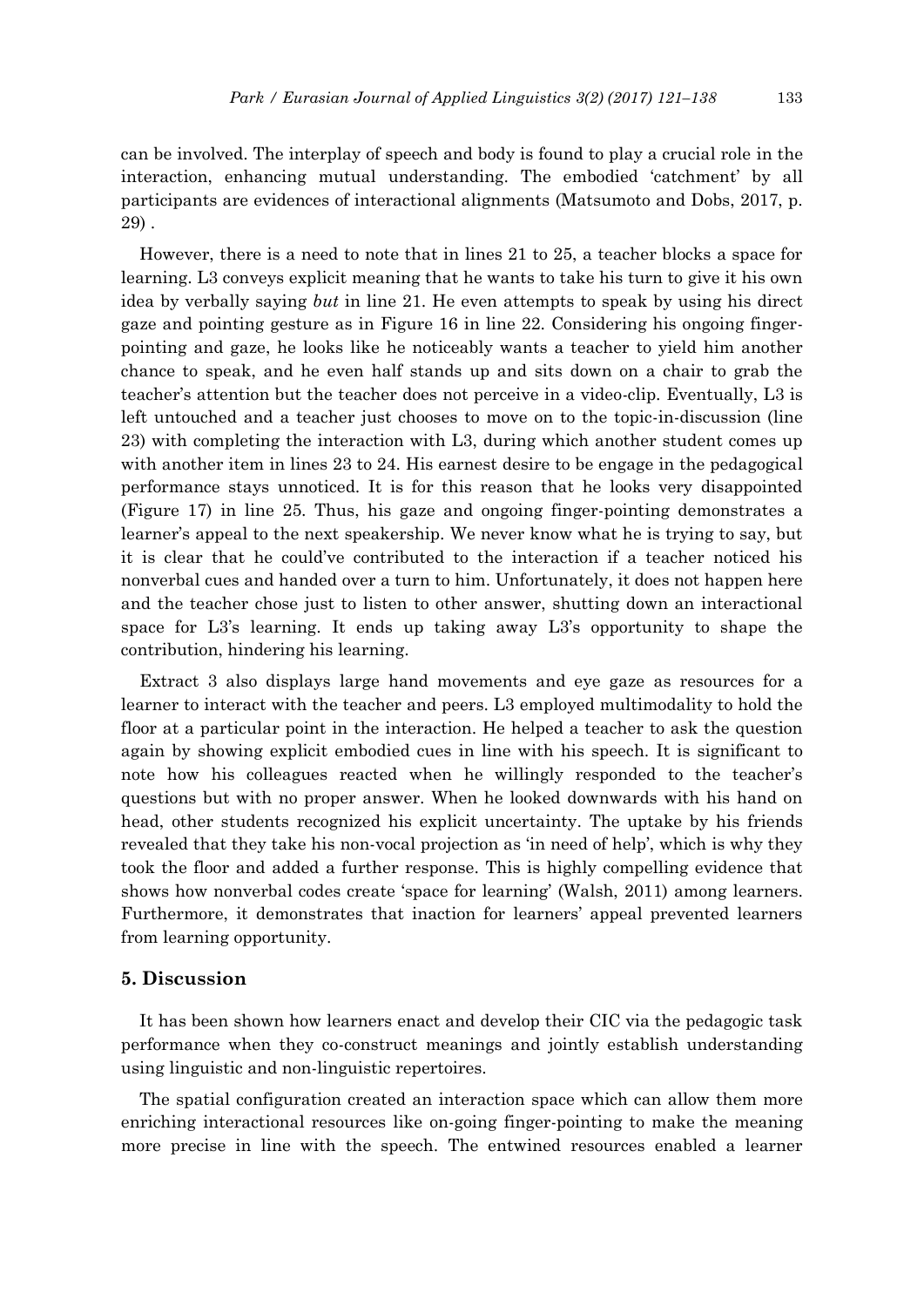extended space for reformulation and clarification, which helped interact with a teacher, thereby establishing intersubjectivity between participants (Extract 1). Other multimodal cues such as gaze, large head nodding and classroom artefact functioned as a mediator, by which learners take cues to decide the speakership of turn-taking in interaction (Extract 2). Through multimodal interplay, students were able to manage to hold the floor, recognise key signals that mark a transition relevance place, solicit and yield turn at a particular point in the activity. This is indicative of multimodality as a resource for learners to use to show their sufficient CIC. The final extract displayed that multimodality can either facilitate or block an interactional space from the learner's perspective. A learner's reliance on paralinguistic channels could elicit other students to interpret it as a sign for help, which promotes interaction among peers, whereas 'passing it over' by a teacher led to interactional breakdown, frustrating a learner, which ends up closing up 'a window for learning'. Learners that demonstrate CIC use multimodal interface that is both convergent to the teacher's pedagogical goal of the moment on-task and that is appropriate to the teacher. However, the simple moment that the teacher neither perceives a learner's appeal, nor shows proper CIC, using a language that is divergent to the pedagogic goal of the moment prevents learners from learning opportunity.

Thus, what learners are doing in the classroom with peers and a teacher can be made clear through modal complexity (Norris, 2004), the learner's finely tuned coordination of multimodal resources. We do things with things. That is, we express our opinions with resources we can employ. According to Streeck (1996), we should use whatever material comes our way when symbolizing something. It is the communication that counts because 'it is what we call 'making sense'' (p. 383). It might be a valuable strategy in particular in the classroom interaction context. If learners use verbal and nonverbal resources together, they may have better chances to help one another learn what should be learnt. Indeed, this study has demonstrated what multimodal resources learners rely on, how multimodality influences learning in relation to classroom interactional competence. Furthermore, it has shown how teachers should interpret learners' multimodal behaviours as Matusumoto and Dobs (2017) argued.

This calls on us as teachers to pay keen attention to classroom observations of multimodal cues to shed more light on our teaching practices in a way we can help learners make their learning more interactive and effective. It is because a failure to observe and recognize that a student wants to take a turn can lead to bored and frustrated students. According to Matsumoto and Dobs (2017), we can learn much about how students learn and how they respond to particular teaching strategies through close observation of learners in the process of learning. Thus, we need to monitor and react to student questions, comments, especially nonverbal projection, and facial expressions while teaching because students' every single movement provides us with a chance to interact. The perception on multimodality as an interactional resource enhances CIC in the ways in which both parties' interactional decision and subsequent actions in the classroom enhance learning and learning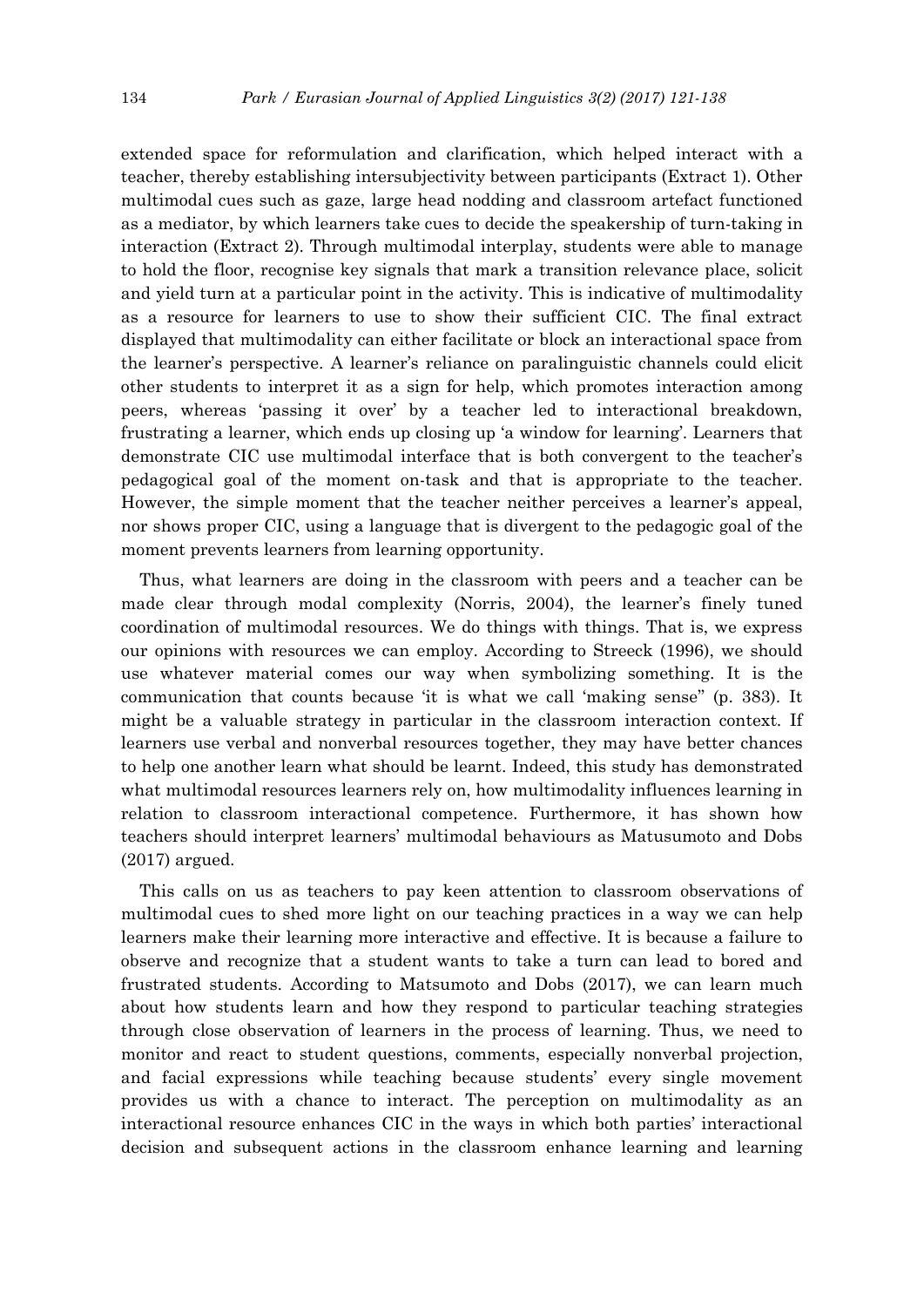opportunity. A case in point could be typical perceptive tutors taking cues through multimodal behaviours to successfully interact and communicate with students in the classroom. They instinctively detect students who want to voice opinions. Students' simple gaze or movements alone, other than hand-raising causes them to negotiate meaning, which make the students reach understanding. They spot the moment in an almost automatic fashion, which looks like it is almost a subconscious and implicit process. Of course, it is not always the case but their perceived teaching practice do help students contribute to the class, having a tremendous impact on students' learning. Put simply, we can create space where learners shape contributions just by giving them a turn. Just as teachers' minimal response tokens such as 'mmhh and right' as evidence of their CIC (Walsh, 2011) help maintain the flow of the interaction, the multimodality between learners serves as evidence of learners' CIC to oil the wheels of the interactions.

Nevertheless, it seems that not every teacher is able to spot the moment, due to differences in teaching experience. Classrooms can be quite a busy environment to an inexperienced teacher in terms of noticing learners' nonverbal cues. It is demanding for the novice teacher to develop an ability to deal with multi-dimensional interaction occurring in the classroom, such as reacting, interacting and facilitating their learning as they are only preoccupied with explaining the relevant materials at hand. This prevents a learner from taking an opportunity to shape their contribution. The final extract shows a typical example of interactional breakdown where a learner obviously signals his wish to add on by depending on multimodal resources, but a teacher overlooks his turn-solicitation. The learner clearly displays his CIC in terms of his ability to hold the floor, whereas the teacher does not show his CIC when it comes to his skill to interact. Of course, it cannot be claimed for sure that the tutor's insufficient CIC impedes learning as it is hard to decide whether the teacher either intentionally ignored the learner's appeal or did not see the learner wishing to take a turn behind his back as the camera did not show the recording from teacher's perspective, but it can be said for sure that whatever reason, the student was trying to create his own 'space for learning' to no avail. That is, it is the teacher that both 'orchestrates the interaction' (Breen, 1998) and breaks the interaction.

This has two implications. First, we need training, in particular for classroom observation, which is an individual teaching skill that needs to be learned (Radford, 1990; Matsumoto & Dobs, 2017; Walsh, 2006; 2011; 2013;). There is no doubt that it will not only raise awareness of the intricacies of multimodality, which we have taken for granted in the classroom interaction, but certainly help teachers give and take multimodal channels instructively, developing professionalism. It was found by both teachers and learners that multimodal behaviours such as gestures, gaze, postures, and facial expressions had critical impacts on learning. Nonetheless, foreign language teachers are less likely to use nonverbally visual devices during lessons in the classroom: not many teachers turned out to help learners understand specific points (Sime, 2006). This clearly shows that teachers should be aware of the importance and how big a role multimodality plays in the classroom interaction but they do not know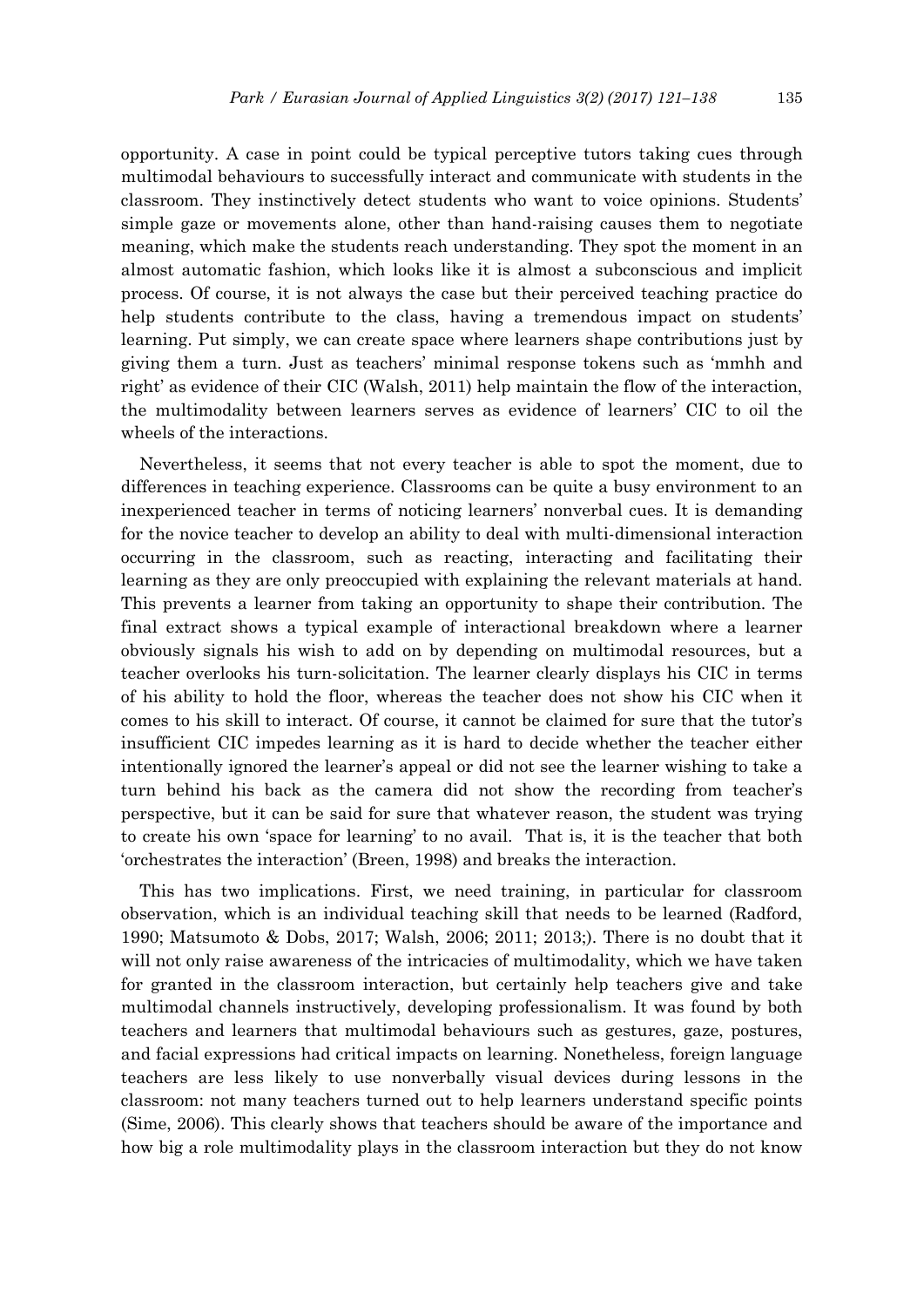how to use the one. It is for this reason that much care should be taken to develop education program where the teacher can improve the multimodal communication abilities. Thus, by developing an understanding of what role multimodality plays in classroom interaction, both teachers and learners might facilitate CIC which makes a big difference in learning.

The other is related to Self Evaluation of Teacher Talk (SETT). The SETT framework allows teachers to develop deeper understandings of the dialogic nature of classroom discourse (Walsh, 2006). The framework, however, does not claim to account for all aspects of classroom discourse-in-interaction. The interaction patterns are only teacher-fronted, without showing learner-learner interaction pattern and strategies. In other words, it is incapable of describing aspects where learners work independently of the teacher. In this sense, the findings might contribute to understanding in part how students themselves interact in the classroom, identifying one of features of students' CIC (SCIC); multimodality serves as valuable resources for 'opening a window for learning'.

# **6. Conclusions**

This paper is limited in that it does not explain the full cluster of multimodal behaviours used and how they influence learning in the classroom context with small number of participants in analysis. It only covers part of multimodal resources and their impacts on learning. However, it is significant in that much attention has been paid to multimodality as an interactional resource among peers and their teacher in the classroom for CIC, and it can be a stepping stone to explore more features of SCIC that have potential influences on learning. Indeed, many researchers are known to have currently characterized interactional competence as the fifth skill in addition to four skills. Multimodality has also been taken and conceptualised as an important marking criteria in oral proficiency interviews (Briegel-Jones, 2013), and the IELTS research committee all over the world acknowledge there is much work to be done in terms of taking nonverbal behaviour in a speaking test into consideration.

Clearly, it is important for teachers to raise awareness of the intricacies of multimodality, understand how it functions and how it influences learning, and put their lessons into practice to improve their CIC, as well as students' one. That explains why attempts have been made in this paper to demonstrate what multimodal resources are used by learners, how they impact learning in the classroom and how teachers can make changes to their teaching practices. There is no 'one-fits-for-all' to change and improve, like any other professional development. However, understanding a specific context and developing skills appropriate to that context play a key role in our endeavour towards growing up to be a better teacher. Understanding multimodality as CIC resources in the classroom interaction and improving how it is managed are central to improving our teaching and feeding our students.

### **Acknowledgements**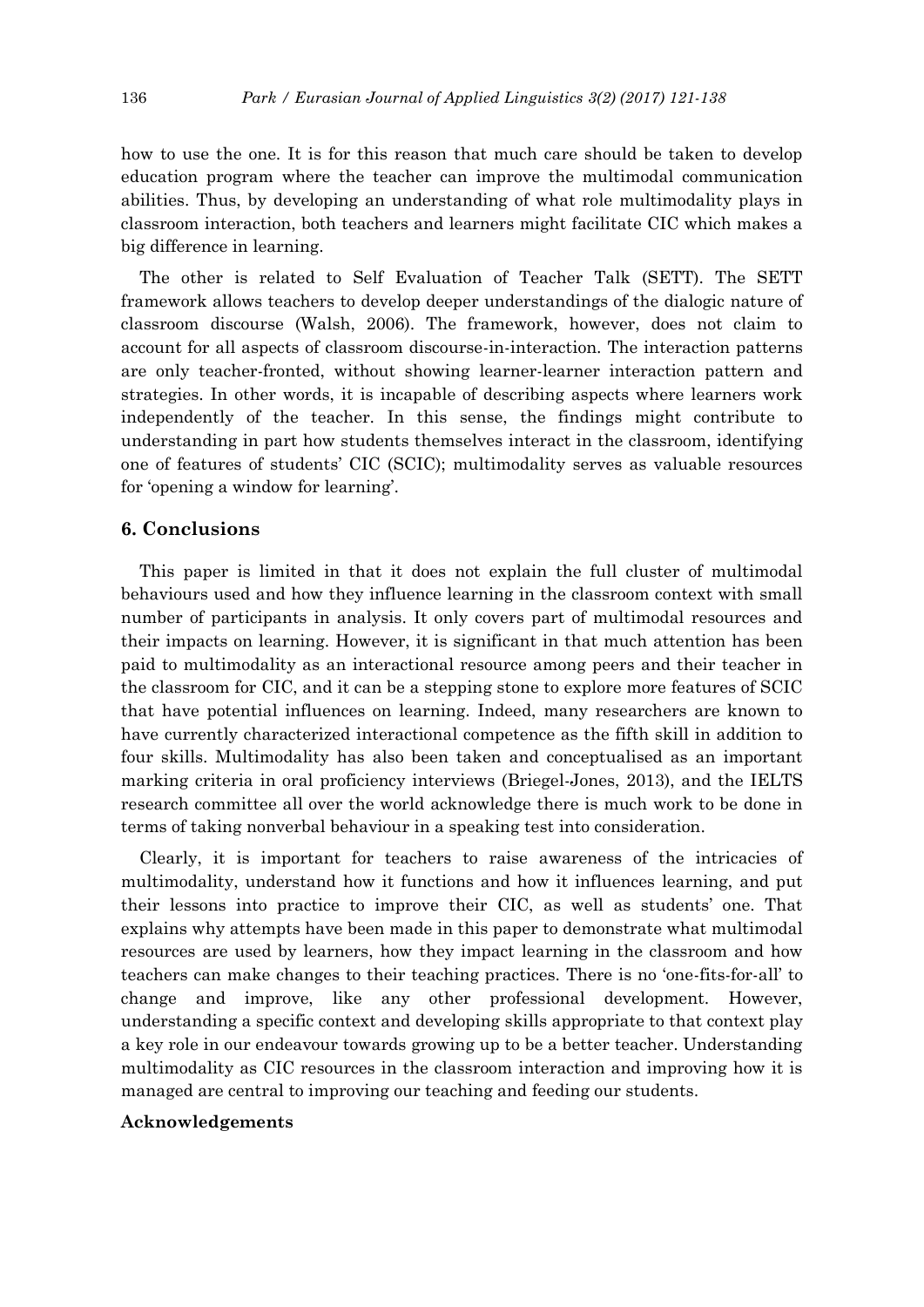This paper has been improved by the help of an academic staff and PhD colleagues. I would like to thank Professor Steve Walsh for offering a quality data and invaluable feedback, and also thank Kazuki and Nur for their insightful peer review. Finally, I would like to thank anonymous reviewers at *Eurasian Journal of Applied Linguistics* for their comments and suggestions which served to increase the quality and clarity of this paper.

#### **References**

- Applebaum, E., Egel, A.L., Koegel, R.L., & Imhoff, B. (1979). Measuring musical abilities of autistic children. *Journal of Autism and Developmental Disorders*, *9*, pp. 279-285.
- Breen, M.P. (1998). Navigating the discourse: on what is learned in the language classroom. In W.A. Renandya, & G.M. Jacobs, (Eds.) *Learners and Language Learning*. Singapore: SEAMO Regional Language Centre.
- Briegel-Jones, L. (2013). *An investigation into nonverbal behaviour in the oral proficiency interview*. Newcastle University.
- Can Daşkın, N. (2015) Shaping learner contributions in an EFL classroom: Implications for L2 classroom interactional competence. *Classroom Discourse*, *6*(1), pp. 33-56.
- Davis, B.G. (2009) *Tools for teaching (2nd ed.)*. Sanfrancisco, CA: Jossy-Bass.
- Escobar Urmeneta, C. (2013). Learning to become a CLIL teacher: teaching, reflection and professional development. *International Journal of Bilingual Education and Bilingualism*, *16(*3), pp. 334-353.
- Escobar Urmeneta, C., & Evnitskaya, N. (2014) 'Do you know Actimel?' The adaptive nature of dialogic teacher-led discussions in the CLIL science classroom: a case study. *The Language Learning Journal*, *42*(2), pp. 165-180.
- Eskildsen, S. W., & Wagner, J. (2013). Recurring and shared gestures in the L2 classroom: resources for teaching and learning. *European Journal of Applied Linguistics, 1*(1), pp. 139- 161.
- Goodwin, C. (1979) The interactive construction of a sentence in natural conversation. In G. Psathas (Ed.), *Everyday Language: Studies in Ethnomethodology* (pp. 97-121). New York: Irvington.
- Goodwin, C. (1981). *Conversational Organization*. New York: Academic.
- Gullberg, M. (1998). *Gesture as a communication strategy in second language discourse. A study of learners' French and Swedish*. Lund: Lund University Press.
- Hennessy, S. (2011). The role of digital artefacts on the interactive whiteboard in supporting classroom dialogue. *Journal of Computer Assisted Learning*, *27*(6), pp. 463-489.
- Houser, M.L., & Frymier, A.B. (2009). The role of student characteristics and teachers behaviors in students' learner empowerment. *Communication in Education*, *58*(1), pp. 35- 53.
- Iwasaki, S. (2015). Collaboratively organized stancetaking in Japanese: Sharing and negotiating stance within the turn constructional unit. *Journal of Pragmatics*, *83,* pp. 104- 119.
- Keevallik, L. (2014). Turn organization and bodily-vocal demonstrations. *Journal of Pragmatics*, *65*, pp. 103-120.
- Knight, D. (2011). The future of multimodal corpora. *Revista Brasileira de Linguística Aplicada*, *11*, pp. 391-415.
- Koole, T., & Elbers, E. (2014). Responsiveness in teacher explanations: A conversation analytical perspective on scaffolding. *Linguistics and Education*, *26*(0), pp. 57-69.